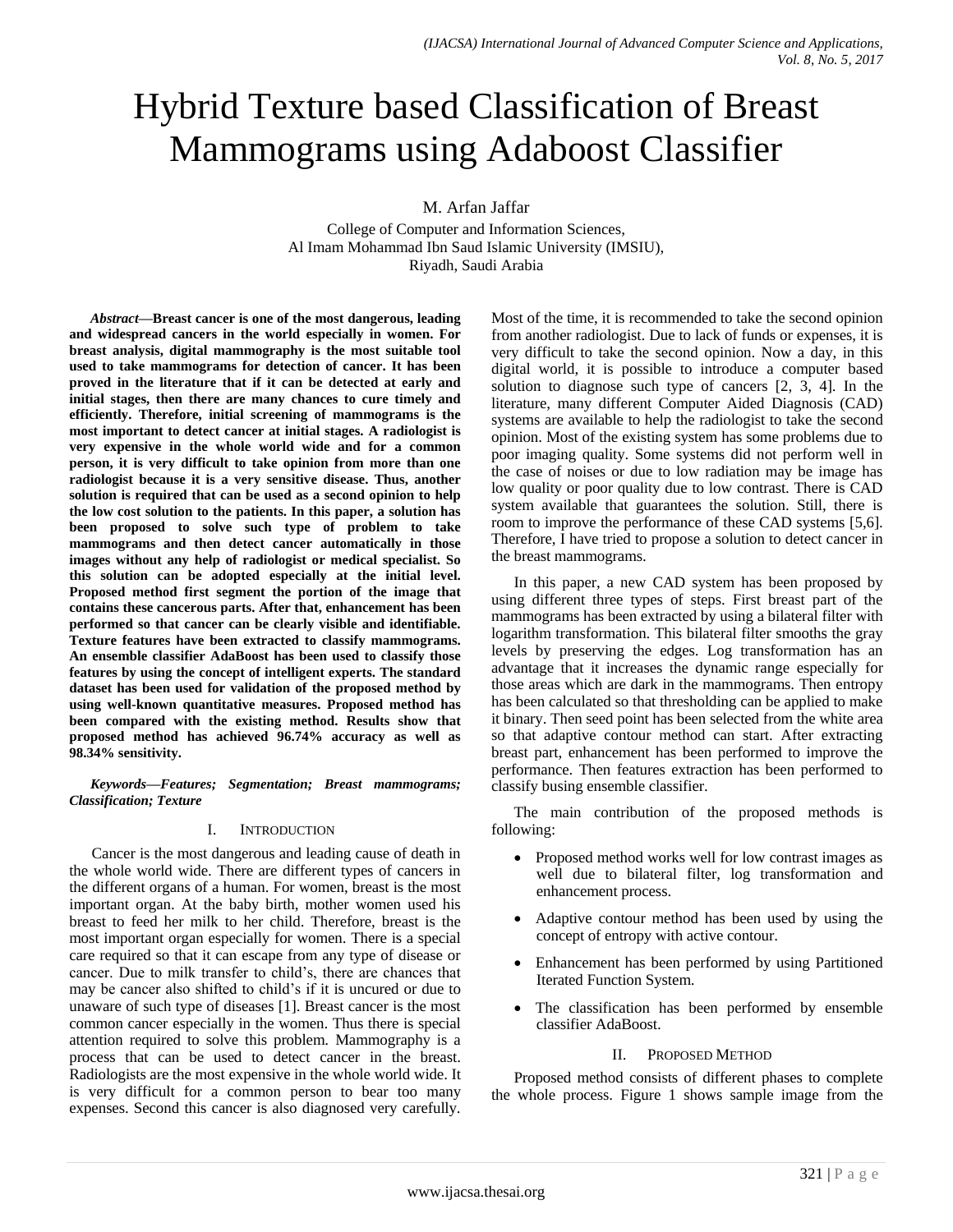dataset and it clearly shows that this mammogram image has many different parts inside it. There is some portion that is background, some portion shows muscles that are not part of the area where we have to find out cancer. Therefore, it is important to remove all these unwanted parts and segment the required part for further analysis. In the first phase, segmentation has been performed to extract the region of interest. In the second phase, there is also required to enhance the quality of the image so that it can be shown clearly visible and easily identifiable. Thus enhancement has been performed to improve the quality of mammograms. After that, features are required to classify those regions. Figure 1 shows that mammograms clearly show texture on the image. So Texture features have been extracted and later used for classification. We know that in our daily life different experts can give their opinion and finally conclusion has been designed by combining the opinions of all those experts. A similar concept has been used in this paper to classify mammograms. Ensemble classifier AdaBoost has been used that can combine the performance of different classifiers and finally decide the output by using the texture features. Details of all these phases has been given below in detail



Fig. 1. Left and Right Mammogram Image with labelling [15]



| CAD                       | <b>Computer Aided Diagnosis</b> |
|---------------------------|---------------------------------|
| <b>Log Transformation</b> | Logarithmic Transformation      |
| <b>SVM</b>                | <b>Support Vector Machine</b>   |
| <b>KNN</b>                | K Nearest Neighbour             |
| <b>ANN</b>                | Artificial Neural Network       |

# *A. Preprocessing*

In this phase, segmentation has been performed to extract the portion of the region of interest that can be used later for features extraction and classification. For segmentation, adaptive active contour method has been used to segment automatically. In the literature, it many researchers has used active contour but the major problem with active contour is the seed point where it needs to start. Therefore, in this paper, I have modified the existing active contour that works based upon snake by using the concept of entropy. Entropy can be used to find the area where this active contour needs to start. Further, to improve the performance, the bilateral filter has been applied at the start so that edges can be preserved. Therefore, first images have been filtered by using bilateral filter [7] so that this filter performs smoothing on the images while it also preserves the edges.

$$
y(m,n) = \sum_{k} \sum_{l} h[m,n;k,l] x[k,l] \tag{1}
$$

After preserving the edges and making the image smoother, logarithm transformation [8] has been applied to the image as shown in Figure 2. The basic advantage of log transformation is to increase the dynamic range especially in those areas which are dark in the mammograms as shown in Figure 3.

$$
I_o = c \ln[1 + (e^{\sigma} - 1)I_{in}(i, j)] \tag{2}
$$

Where Io is output image, c is constant, Iin is input image and σ is the scaling factor that controls the input range to the logarithmic function. So this log transformation can also improve the low contrast areas and regions available inside the images. After this step, active contour has to apply for the segmentation of breast part [9]. For active contour, a seed point is required and this seed point can find out by using the concept of entropy. So entropy has been calculated and applied to the image as a threshold. After making threshold the image, a seed point can be selected that is the white area which shows the breast part of the image. After applying a threshold, the boundary of the breast is not accurate due to overlapping intensities of inside breast part and outer side. But at least a point can be used to start the active contour.

Active contour works on the base of the snake. The concept of active contour has been taken from [9]. First energy is required to calculate that can be calculated by using an energy function shown in equation (3).

$$
E_{snake} = \int_{0}^{1} E_{snake}(v(s))ds
$$
  
\n
$$
E_{snake} = \int_{0}^{1} E_{snake}(v(s)) + E_{ext}(v(s))ds
$$
\n
$$
E_{snake} = \int_{0}^{1} E_{int}(v(s)) + E_{img}(v(s)) + E_{con}(v(s))ds
$$
\n(3)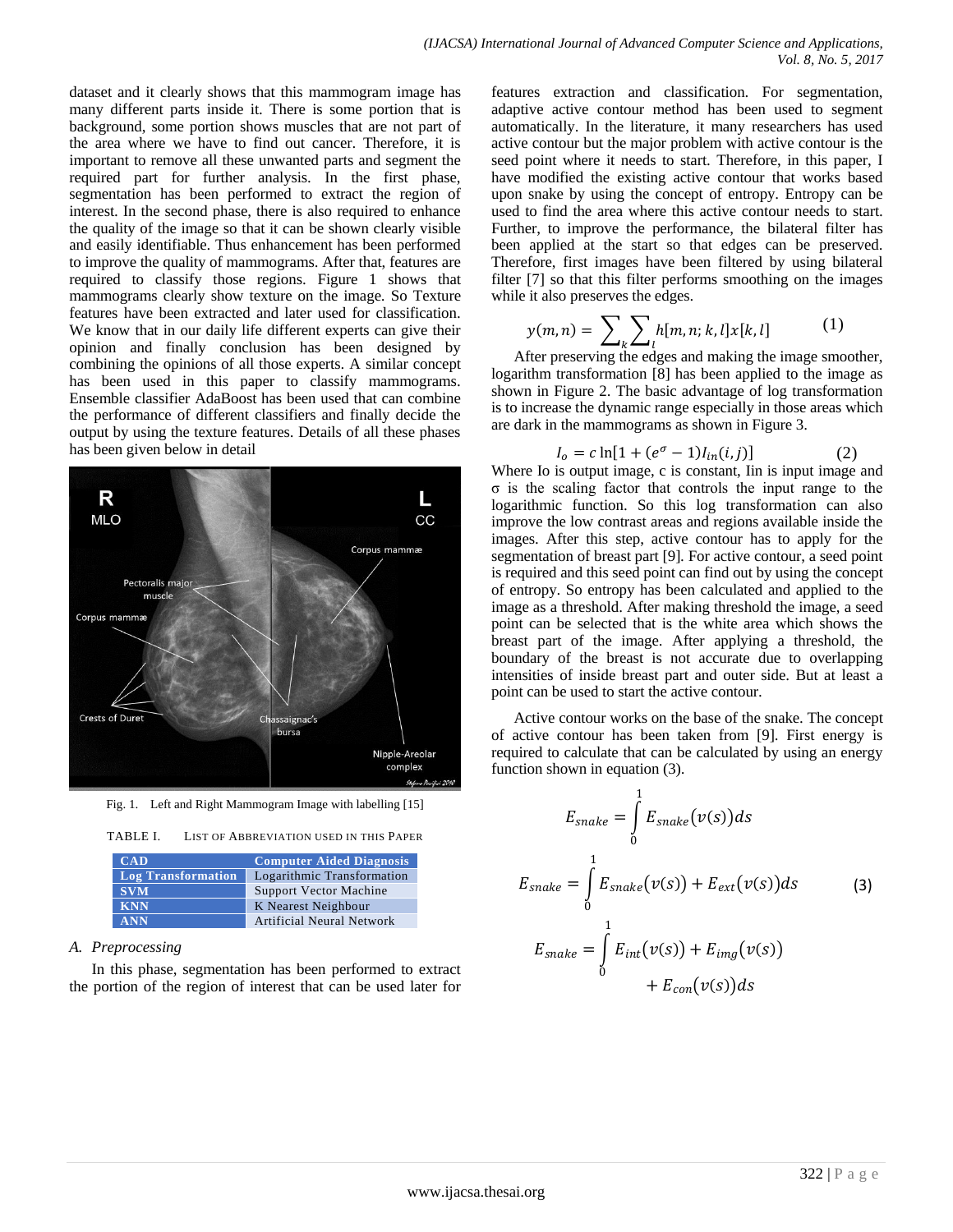

Fig. 2. (a & b) Results of Bilateral Filter on mammogram images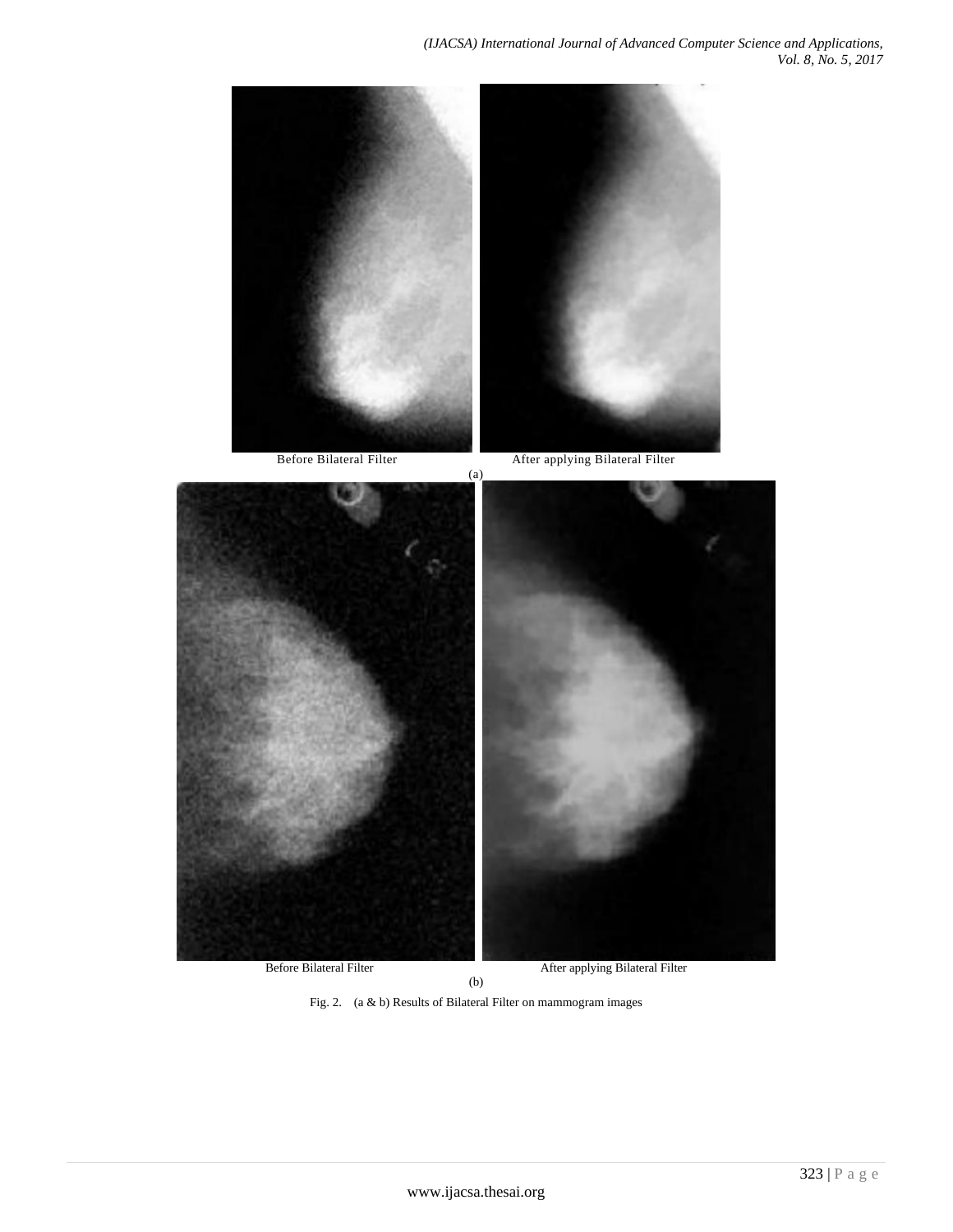

Fig. 3. Results of Log Transformation on mammogram images

Where  $E\text{int} = \text{internal energy}, E\text{img} = \text{forces of the image},$ and Econ = External constraint forces. Internation energy can be calculated by using  $1<sup>st</sup>$  and  $2<sup>nd</sup>$  derivatives of the parametric curve equation and it calculates by using equation (4).

$$
E_{int} = E_{elastic} + E_{bending}
$$
\n
$$
= \int_{S} \frac{1}{2} (\alpha |v_{s}|^{2} + \beta |v_{ss}|^{2}) d
$$
\n(4)

External energy shows the image properties like edges or noise in the image. It can be calculated by using following equation (5).

$$
E_{ext} = \int_{S} E_{image}(v(s))ds
$$
 (5)

Thus to start the contour, the first initial point is selected from the white part after thresholding and then applied to the image that has been returned by applying bilateral filtered image so that actual breast part can be extracted from the original image.

This active contour process returns the breast part only that can be used for enhancement and features extraction.

### *B. Texture Features using Gabor Filter*

Gabor filter can be used to extract texture information. The texture shows a specific pattern and mammogram images has some specific pattern that represents a specific texture and pattern. Therefore, texture is the most suitable for features extraction in the case of mammograms. So the characteristics of texture can be represented by spatial frequencies and it can also be represented by their orientations. There are different types of Gabor filter that can be applied on images to extract texture features. But in mammograms 2-D Gabor filter is most suitable due to nature of images that are in 2-D form. Gabor filter is a Gaussian kernel function and that can be modulated by a sinusoidal wave of precise frequencies and orientation. To represent the 2-D Gabor filter, fowling equations can be used:

$$
g(x,y) = \frac{1}{2\pi \sigma_x \sigma_y} e \left[ -\frac{1}{2} \left( \frac{\bar{x}^2}{\sigma_x^2} + \frac{\bar{y}^2}{\sigma_y^2} \right) \right] e(2\pi jW \,\bar{x})
$$

$$
\bar{x} = x \cdot \cos \theta + y \cdot \sin \theta
$$
 and  $\bar{y} = x \cdot \sin \theta + y \cdot \cos \theta$ 

Where variables x, and y are the spatial variables,  $\sigma_x$  and  $\sigma_y$ represent the scaling parameters of the filter, and W is the central frequency of the complex wave. Gabor filter bank is a combination of different Gabor filters applied at different scales, frequencies and orientation (Figure 4). It is possible to generate different filter banks with different orientation and scales. In this paper, Gabor filter bank has been created by applying two frequencies, two scales, and two orientations. For this purpose, following values has been used for generation of the filter bank. After calculating these filters, convolution is required to apply on the original images. So these eight filters are convolved with the original images so it returns eight new convolved images. After applying Gabor filter bank, there are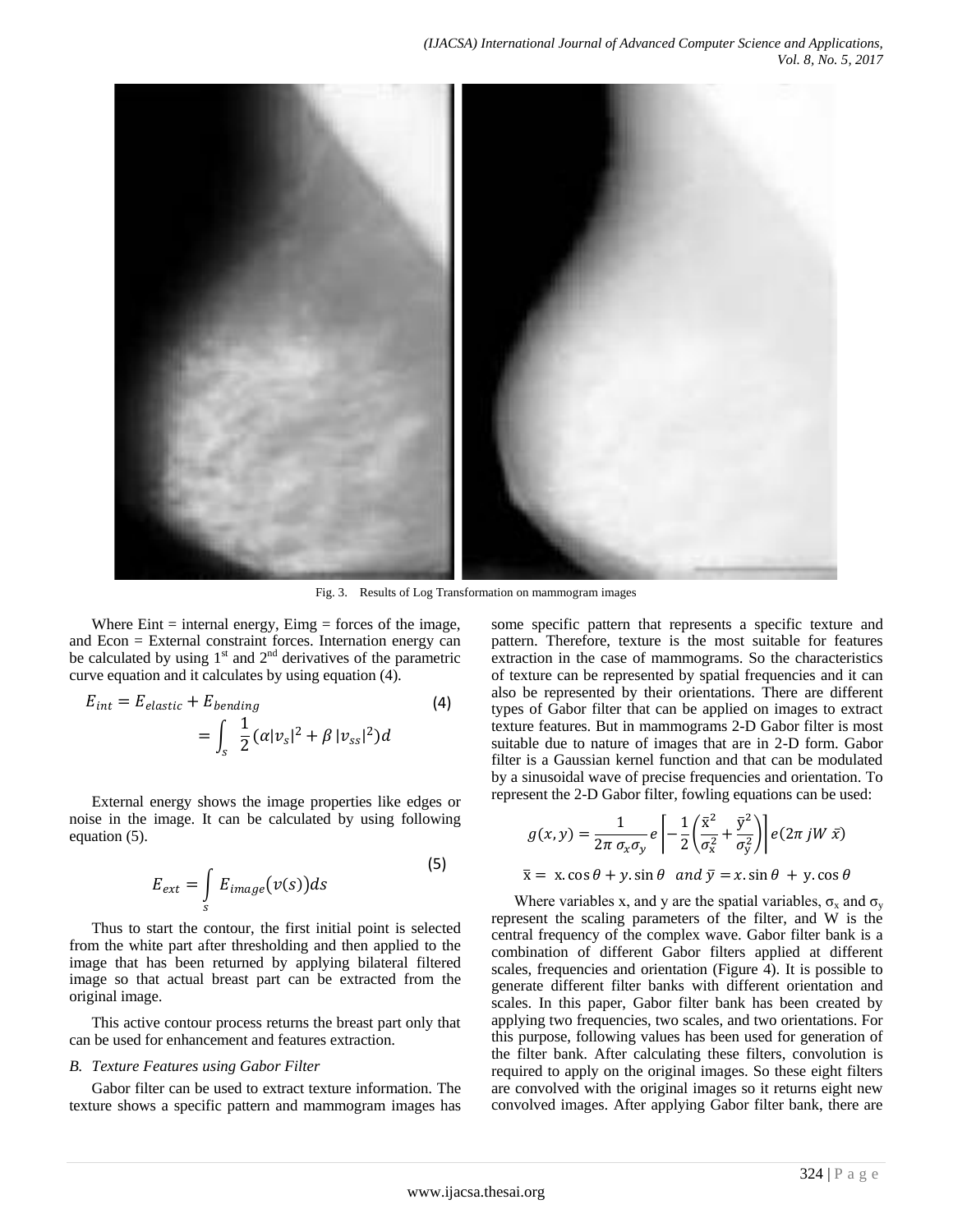magnitude values of the Gabor transform. These magnitudes represent changes very slowly with displacement. After that some statistical information has been extracted from these Gabor filtered images. Mean, variance, skewness, kurtosis, entropy and energy have been calculated from all these filtered images and then make a vector for classification.



Fig. 4. Gabor Filters with 2 orientations and 4 scales

#### III. CLASSIFICATION USING ADABOOST

Classification is the process to differentiate into classes by using some characteristics. In the literature, many different classifiers are available that can classify individually. Ensemble classification used different weak classifiers and combined intelligently to combine those classifiers to improve the performance of classification. One of the most important ensemble classifiers is AdaBoost that is also known as adaptive boosting. This AdaBoost was proposed by [14] and it improves the simple classifier by using the iterative procedure. In this iterative procedure, during each iteration, there is a process to improve the misclassified samples. This procedure increased weights of misclassified patterns and decreased the weights of correctly classified samples during each iteration. In this way, weak classifiers are given more preferences and these weak classifiers are forced to learn more by using difficult samples [14]. In this way, classification performance improves during this iterative weight adjustment procedure. These adaptive weights can be used for the classification of new samples. In this way, algorithm supposed that the training set contains m samples and these samples are labelled as -1 and +1. In this way, classification of the new sample can find out by using voting for all classifiers Mt with weights αt. Mathematically, it can be written as:

$$
H(x) = sign(\sum_{t=1}^{T} \alpha_t.M_t(x))
$$

Pseudocode of the AdaBoost is given in Figure 5.

Require:  $I$  (a weak inducer),  $T$  (the number of iterations),  $S$  (training set) Ensure:  $M_t, \alpha_t; t = 1, \ldots, T$  $1: t \leftarrow 1$ 

2:  $D_1(i) \leftarrow 1/m; i = 1, ..., m$ 

- $3:$  repeat Build Classifier  $M_t$  using I and distribution  $D_t$  $4:$
- $\leftarrow \sum_{i:M_t(x_i)\neq y_i} D_t(i)$ 5:  $\varepsilon_t \leftarrow$
- 
- if  $\varepsilon_t > 0.5$  then  $6:$  $T \leftarrow t-1$  $7:$
- 8: exit Loop.
- 9: end if
- $10:$  $\alpha_t \leftarrow \frac{1}{2} \ln(\frac{1-\varepsilon_t}{\varepsilon_t})$
- $11:$  $D_{t+1}(i) = D_t(i) \cdot e^{-\alpha_t y_t M_t(x_i)}$
- $12:$ Normalize  $D_{t+1}$  to be a proper distribution.

13:  $t + +$ 14: until  $t > T$ 

Fig. 5. Pseudo code of Adaboost Classifier

#### IV. RESULTS AND DISCUSSION

To test the performance of the proposed method, different quantitative measures have been used. Accuracy, sensitivity, specificity and Area under The Curve (AUC) have been used. These can be calculated by using mathematical equations shown in equations  $(5)$ ,  $(6)$  and  $(7)$ .

$$
\frac{(TP + TN)}{(TP + TN + FP + FN)}
$$
 (5)

Sensitivity can be calculated by using

$$
\frac{(TP)}{(TP + FN)}
$$
 (6)

Specificity can be calculated by using

$$
\frac{(TN)}{(TN + FP)}
$$
 (7)

Where TP is True positive, FP is false positive FN is false negative and TN is true negative

I have performed three types of experiments by dividing the testing data into different ratios so that there should be no bias in training and testing. To overcome such type of problems, three different ratios like 40-60 mean 40% for training and 60% for testing, 50-50 mean 50% for training and 50% for testing and 60-40 mean 60% for training and 40% for testing has been used. We measure accuracy, sensitivity and specificity and by using these Area under the Curve (AUC) also calculated to show the performance of the proposed method. I have used different classifiers to test the performance to show that which classifier is best suitable for this problem (Figure 6). Results have been shown in Tables 2 and 3. These results show that by using proposed method with ensemble classifiers, it performs best in all cases. Support Vector Machine (SVM), K nearest neighbour (KNN), artificial Neural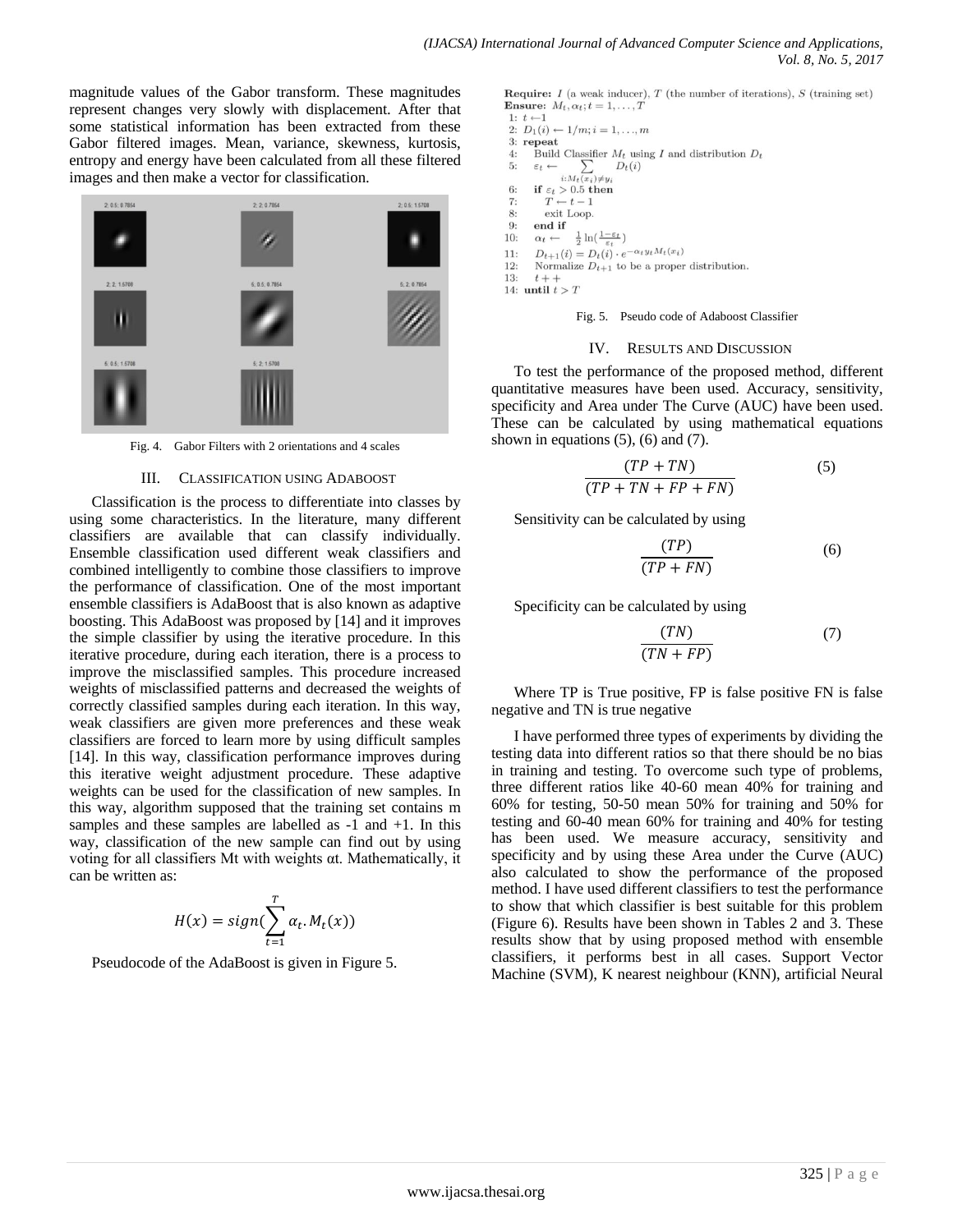Network (ANN) and ensemble classifier has been compared by using the same features set. These results show that ensemble has the best accuracy, sensitivity, specificity as well as AUC. Tables 2 and 3 shows enhancement is better to improve performance. Therefore, to compare with existing methods, I used ensemble classifier by using enhancement and also select the best ration that is 60-40 where 60% data used for training and 40% used for testing and results shown in Figure 6.

| TABLE II. | <b>COMPARISON USING ACCURACY AND SENSITIVITY</b> |  |
|-----------|--------------------------------------------------|--|
|           |                                                  |  |

| Classifier               | Training-Testing | Accuracy $(\%)$ | Sensitivity (%) |
|--------------------------|------------------|-----------------|-----------------|
|                          | $40 - 60$        | 93.51           | 87.13           |
| <b>SVM</b>               | 50-50            | 95.57           | 91.88           |
|                          | 60-40            | 96.69           | 95.01           |
|                          | $40 - 60$        | 84.47           | 89.02           |
| <b>KNN</b>               | 50-50            | 86.48           | 90.9            |
|                          | 60-40            | 91.99           | 95.93           |
|                          | $40 - 60$        | 94.5            | 91.85           |
| <b>ANN</b>               | 50-50            | 94.62           | 93.82           |
|                          | 60-40            | 95.39           | 95.34           |
|                          |                  |                 |                 |
| <b>Ensemble AdaBoost</b> | $40 - 60$        | 95.58           | 95.34           |
|                          | 50-50            | 95.94           | 95.92           |
|                          | 60-40            | 96.74           | 98.34           |

|  | TABLE III. | COMPARISON USING SPECIFICITY AND AUC |  |
|--|------------|--------------------------------------|--|
|--|------------|--------------------------------------|--|

| Classifier                                 | <b>Training-Testing</b> | Specificity $(\%)$ | <b>AUC</b> |
|--------------------------------------------|-------------------------|--------------------|------------|
| <b>SVM</b>                                 | $40 - 60$               | 94.37              | 0.9773     |
|                                            | 50-50                   | 95.04              | 0.9813     |
|                                            | $60 - 40$               | 95.56              | 0.9844     |
| <b>KNN</b>                                 | $40 - 60$               | 93.5               | 0.9737     |
|                                            | $50 - 50$               | 94.1               | 0.9761     |
|                                            | $60 - 40$               | 94.47              | 0.9852     |
| <b>ANN</b>                                 | $40 - 60$               | 96.3               | 0.9806     |
|                                            | 50-50                   | 98.35              | 0.996      |
|                                            | $60 - 40$               | 98.9               | 0.9997     |
| <b>Ensembl</b><br>e<br><b>AdaBoos</b><br>t | $40 - 60$               | 98.31              | 0.9877     |
|                                            | 50-50                   | 98.85              | 0.9956     |
|                                            | 60-40                   | 99.01              | 0.9948     |

After that I have compared with existing methods to test the performance of proposed method. Results have been shown in Table 2. These results show that proposed method shows best results as compared to all other existing methods in both the accuracy as well as the sensitivity. The main reason for the improved performance is good segmentation of the breast part, most suitable features extraction and ensemble classifier also plays an important role to increase the performance. Same performance measures are used as well as other parameters for classifiers.



Fig. 6. Comparison of different classifiers